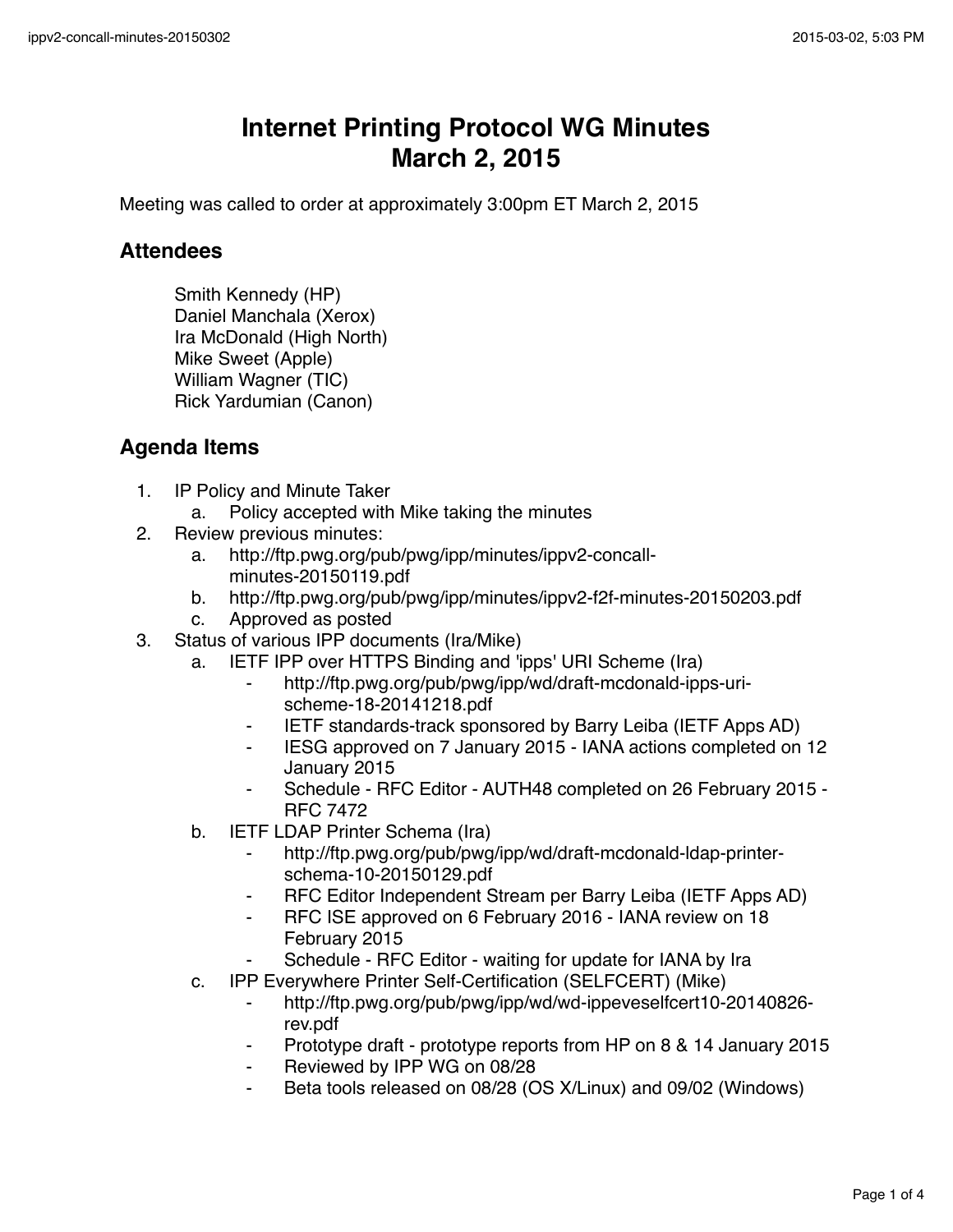- Schedule PWG Last Call Q1/Q2 2015 waiting for update by Mike
- d. IPP System Service (Mike/Ira)
	- ⁃ http://ftp.pwg.org/pub/pwg/ipp/wd/wd-ippsystem10-20141102 rev.pdf
	- Interim draft need to add Resource ops, Register/Deregister, Get-Printer-Attributes
	- Reviewed at PWG F2F on 02/03
	- Schedule Prototype draft in Q2 2015
- 4. Status of IPP Shared Infrastructure Extensions (INFRA) (Mike)
	- a. http://ftp.pwg.org/pub/pwg/ipp/wd/wd-ippinfra10-20141118-rev.pdf
	- b. Stable draft prototype report at PWG F2F in November
	- c. PWG Last Call extended to 03/09 10 responses, quorum achieved
	- d. Schedule review PWG LC comments PWG Formal Vote Q1/Q2 2015
- 5. Review of IPP WG Charter (Ira)
	- a. http://ftp.pwg.org/pub/pwg/ipp/wd/wd-ipp-charter-20150301-rev.pdf
	- b. Stable draft updates for IPP/1.1, Transform, Resources, milestones
	- c. Reviewed at PWG F2F on 02/03 minor edits needed
	- d. No WG objections to current draft
	- e. Schedule review and approval by PWG SC on 03/05
- 6. Review of IPP Implementor's Guide v2.0 (IG) (Smith)
	- a. http://ftp.pwg.org/pub/pwg/ipp/wd/wd-ippig20-20150211-rev.pdf
	- b. Stable draft prototype report on 12/08
	- c. Reviewed at PWG F2F on 02/04
	- d. Make sure copyright shows range in footers and on page 2.
	- e. Section 3.1:
		- Move second paragraph to section 2.1
	- f. Figure 17: Move over/resize top block so the whole figure can be scaled up.
	- g. Section 4.6.1: "a" and "with" can be lowercase
	- h. For WD template:
		- Add comments to template for figure recommendations: PNG for line art and text, JPEG for photos, sufficient resolution for printing, copy/paste from native apps
	- i. Figure 33: Fix title (drop section number 4.6.3)
	- j. Drop section 4.7
		- Make sure to globally remove any FaxOut, Scan, etc. multifunction content and references
	- k. Global: Use single quotes around string and boolean values ('true' instead of "true", etc.)
	- l. Section 5.5:
		- Copy info from lines 1230-1233 to this section when we talk about pdl-override-supported and 'guaranteed'.
	- m. Section 5.5.1:
		- ⁃ Line 1223: "An IPP Client SHOULD:"
		- Semi-colon at end of each bullet but the last (which gets a period).
		- ⁃ Combine bullets on lines 1230-1233: use only 'guaranteed' for JPEG and PWG Raster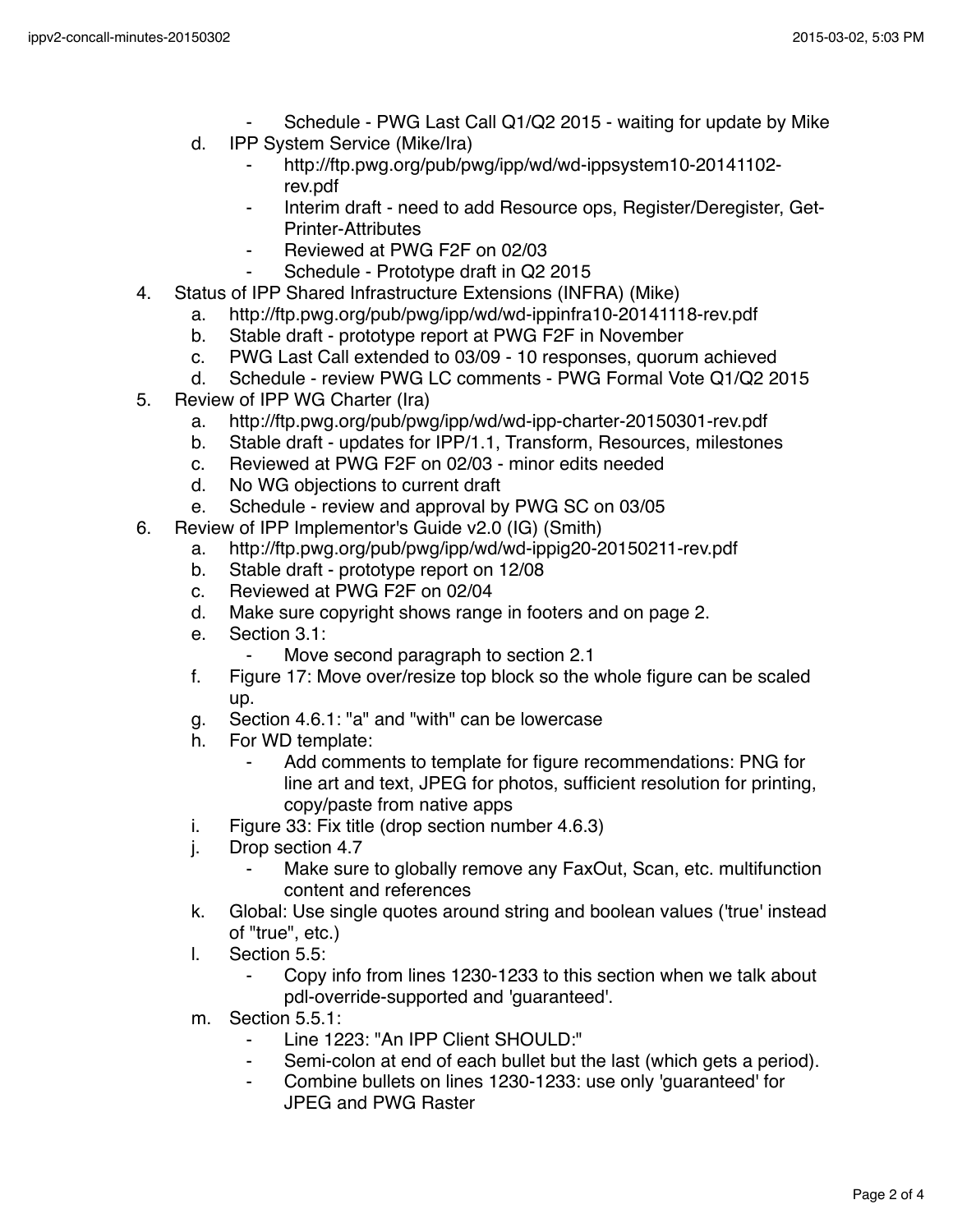- Reword anthropomorphisms/passive voice; read as if each bullet starts with "An IPP Client SHOULD ..." - active voice only
- Line 1224: "Only specify "ipp-attribute-fidelity" = 'true' when needed (to avoid unintended side effects such as output scaling, etc.);"
- Line 1226: "Specify the "job-mandatory-attributes" operation attribute, if available, instead of the "ipp-attribute-fidelity" operation attribute;"
- n. Section 5.5.2:
	- Line 1237-1238:
	- Semi-colon at end of each bullet but the last (which gets a period).
- o. Section 5.6:
	- Title: "Use "multiple-document-handling" to Collate Copies"
	- Line 1244: "un-collated" -> "uncollated"
- p. Section 5.8:
	- ⁃ Drop table 2
- q. Line 1436: "=" is justified to right edge
- r. Section 9.1:
	- ⁃ Line 1730: First sentence ends.
	- Combine first two sentences: "The "xxx-actual" ... are not guaranteed to be set ..."
	- Line 1734: Job (capitalize Job)
	- ⁃ "Processors of the Job receipt SHOULD NOT query the "xxxactual" attribute before the Job has reached a terminating state."
- s. Section 9.2:
	- ⁃ "job ticket validation" instead of "pre-flight"
	- Line 1737-8: "When supported, the Printer will return the "preferredattributes" attribute in the Validate-Job response if the Printer will perform substitutions to resolve constraints.", "This will allow the Client to correct the Job Ticket prior to Job Submission."
	- Continue working on the rest of the paragraph to match changes...
- t. Stopped at section 9.2.
- u. Smith to prepare an updated stable draft for WG Last Call
- v. Schedule PWG Last Call Q1/Q2 2015
- 8. Discuss HP IPP Job Password Constraints Proposal (Smith)
	- a. See email discussions
	- b. Reviewed at PWG F2F on 02/04
	- c. Did not get to this
	- d. Schedule TBD
- 9. Discuss HP IPP Document Encryption Proposal (Smith)
	- a. See email discussions
	- b. Reviewed at PWG F2F on 02/04
	- c. Did not get to this
	- d. Schedule TBD

## **Next Steps / Open Actions**